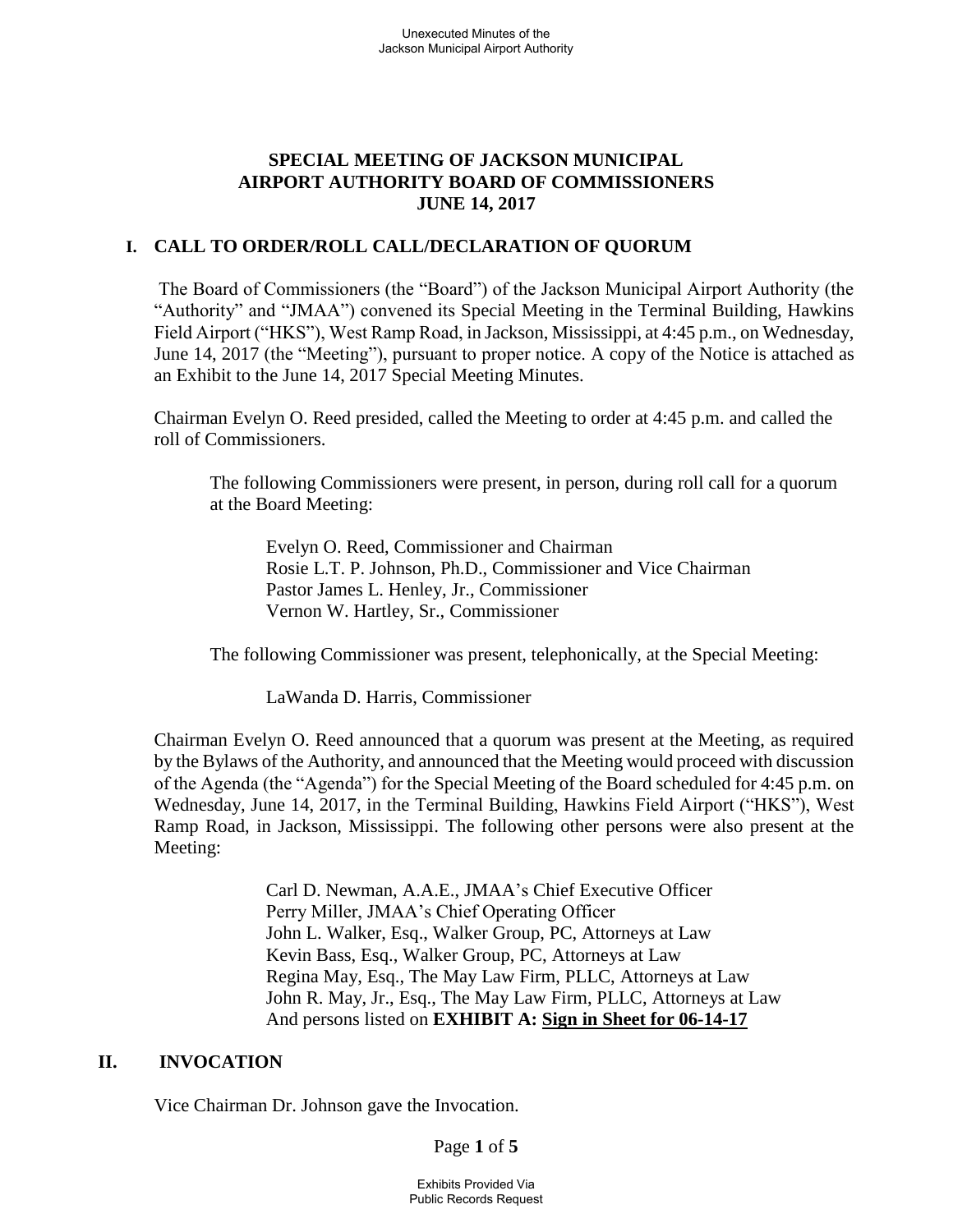# **III. APPROVAL OF NOTICE**

**A.** Notice of the Special Meeting of the Board of Commissioners ("The Board") of the Jackson Municipal Airport Authority ("JMAA") on June 14, 2017 at 4:45 p.m. in the Terminal Building, Hawkins Field Airport ("HKS"), West Ramp Road, in Jackson, Mississippi.

## **RESOLUTION CY-2017-70**

## **APPROVAL OF THE NOTICE OF THE JUNE 14, 2017 SPECIAL MEETING**

After discussion and review, and upon the motion made by Commissioner Hartley, seconded by Vice Chairman Dr. Johnson, and approved by unanimous vote (5-0-0), the following resolution was made and entered.

**RESOLVED**, that the Board hereby approves the Notice of the June 14, 2017 Special Meeting and directs that said notice be filed in the appropriate minute book and records of the Authority.

Yeas: Harris, Hartley, Henley, Johnson, Reed Nays: None Abstentions: None

June 14, 2017

## **IV. PUBLIC COMMENTS**

None.

# **V. ACTION ITEMS**

**A. OTHER MATTERS**

## *1. Pending Litigation Matter*

## **OPEN SESSION**

Chairman Reed stated that it was necessary for the Board to enter Closed Session to determine if an Executive Session is appropriate and that she would entertain a motion to do such. Commissioner Hartley then moved that the Board go into a Closed Session to discuss whether to go into an Executive Session to consider a matter that he believed could be discussed in Executive Session and Vice Chairman Dr. Johnson seconded the motion.

The Board unanimously resolved to close the session. Chairman Reed asked all, except Mr. Carl Newman, CEO, Mr. Perry Miller, COO, Ms. Renee Antoine, Director of Human Resources & Administration and attorneys from Walker Group, PC and The May Law Firm, to leave the room.

> Page **2** of **5** Exhibits Provided Via Public Records Request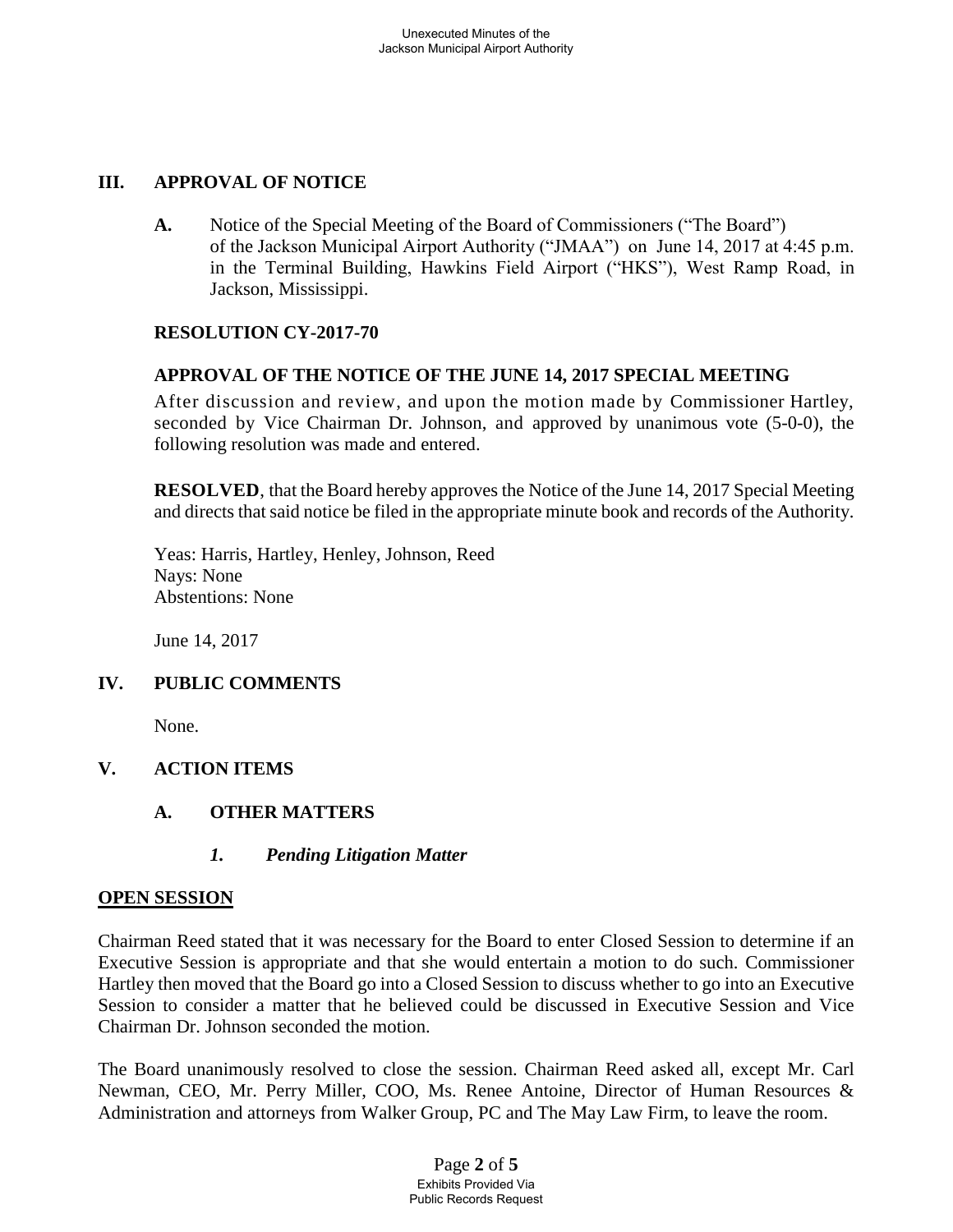All present, with the exceptions noted, were directed to vacate the room; this was done.

Commissioner Harris, in accordance with Article II, Section 8D of the Bylaws of the Jackson Municipal Airport Authority, verbally affirmed the following:

- i. that the device that she was using to participate in the June 14, 2017, Special Meeting of the Board of Commissioners does not potentially allow persons other than her to hear the Meeting's proceedings;
- ii. that in the location where she is participating in the June 14, 2017, Special Meeting of the Board of Commissioners, no other person is able to hear any of the Meeting's proceedings;
- iii. that neither she nor any other person or entity is currently or will be recording the Executive Session; and
- iv. that she will immediately inform the other Commissioners participating in the Meeting if any of the above matters, affirmed by her, cease to exist during the course of the Executive Session and, in the event that occurs, she shall immediately terminate her participation in the Executive Session by disconnecting the device that she is using to participate in the Meeting of the Board of Commissioners.

The Board went into Closed Session at 4:48 p.m.

## **CLOSED SESSION**

Commissioner Pastor Henley then moved that the Board enter into Executive Session to discuss one (1) pending litigation matter, the Minor et al v. JMAA lawsuit. Vice Chairman Dr. Johnson seconded the motion to enter Executive Session, and the Commissioners voted 5-0-0 to enter Executive Session for the stated purposes.

The Closed Session ended at 4:50 p.m.

## **OPEN SESSION**

Chairman Reed then invited all persons outside the room to re-enter, some did. Chairman Reed then stated in Open Session that the Board, during Closed Session, voted to enter Executive Session to consider one (1) pending litigation matter, the Minor et al v. JMAA lawsuit.

Chairman Reed asked all present, except for Mr. Carl Newman, CEO, Mr. Perry Miller, COO, Ms. Renee Antoine, Director of Human Resources & Administration and attorneys from Walker Group, PC and The May Law Firm, to leave the room.

All present, with the exceptions noted, were directed to vacate the room; this was done.

Page **3** of **5**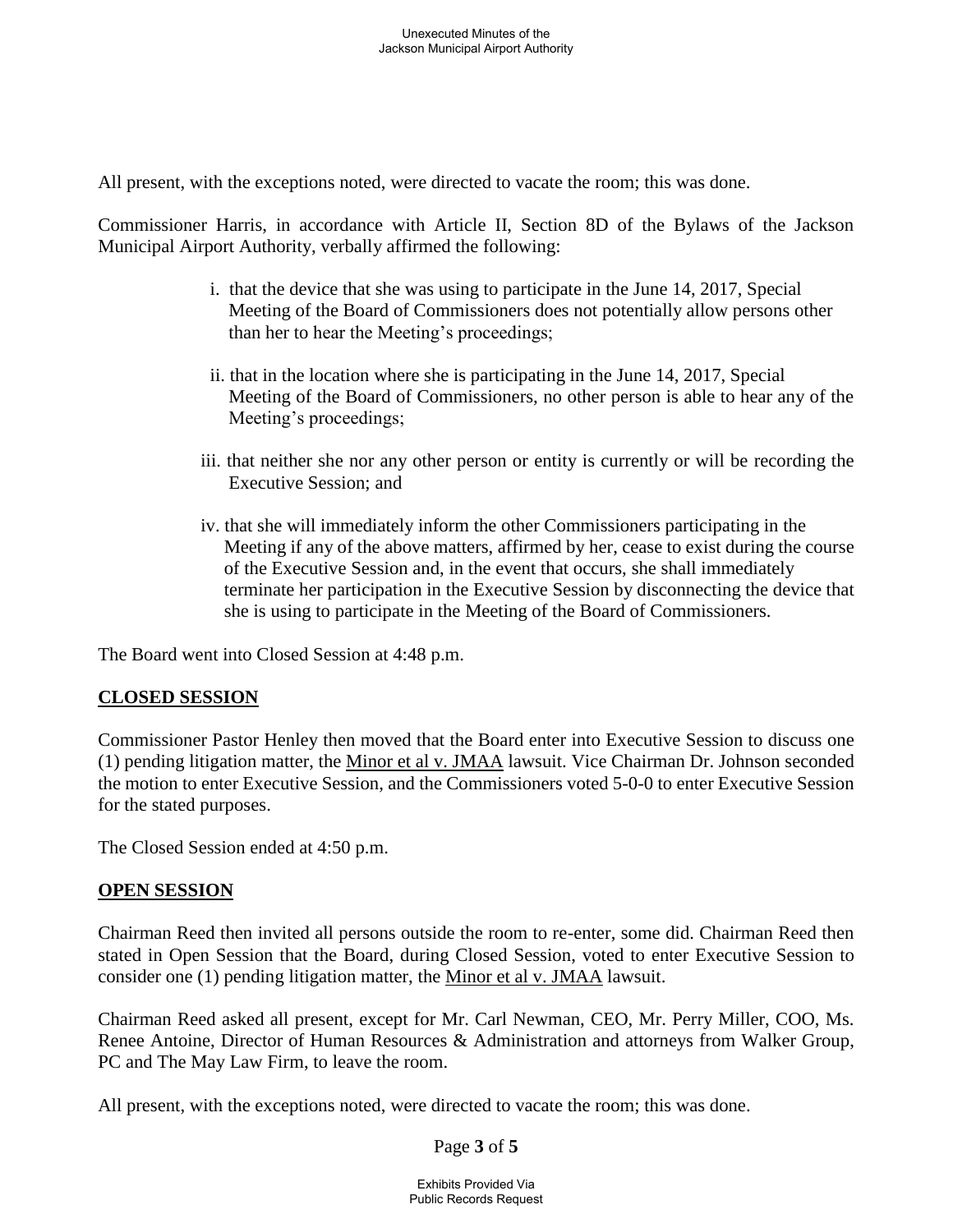The Board went into Executive Session at 4:51 p.m.

#### **EXECUTIVE SESSION**

During the Executive Session, the Board discussed one (1) pending litigation matter, the Minor et al v. JMAA lawsuit.

*1. The Board took the following action as to the pending litigation matter, Minor et al v. JMAA lawsuit.*

#### **RESOLUTION CY-2017-71**

## **RESOLUTION REGARDING THE MINOR ET AL. V. JMAA LAWSUIT**

Upon motion by Vice Chairman Dr. Johnson, seconded by Commissioner Pastor Henley, the following **RESOLUTION** was made and adopted by unanimous vote of the Commissioners present.

**WHEREAS**, during the Executive Session, the Board authorized the attorneys for JMAA to take certain actions as to the Minor et al v. JMAA lawsuit.

**IT IS, THEREFORE**, **RESOLVED** that the Board authorizes the attorneys for JMAA to take certain actions discussed by the Board during Executive Session as to the Minor et al v. JMAA lawsuit.

Yeas: Harris, Hartley, Henley, Johnson, Reed Nays: None Abstentions: None

June 14, 2017

Upon motion by Commissioner Hartley, seconded by Vice Chairman Dr. Johnson, and unanimous approval, the Executive Session ended at 5:02 p.m.

Chairman Reed invited all persons outside the room to re-enter; some did, and Chairman Reed announced that the meeting was once again open.

#### **OPEN SESSION**

Commissioner Harris disconnected her telephonic attendance at the Special Meeting at 5:02 p.m.

All persons outside the room were invited to rejoin the meeting in Open Session; some persons present outside the room re-entered.

Open Session reconvened at 5:03 p.m.

Chairman Reed announced that the meeting was once again open. She then she announced that during

Page **4** of **5** Exhibits Provided Via Public Records Request